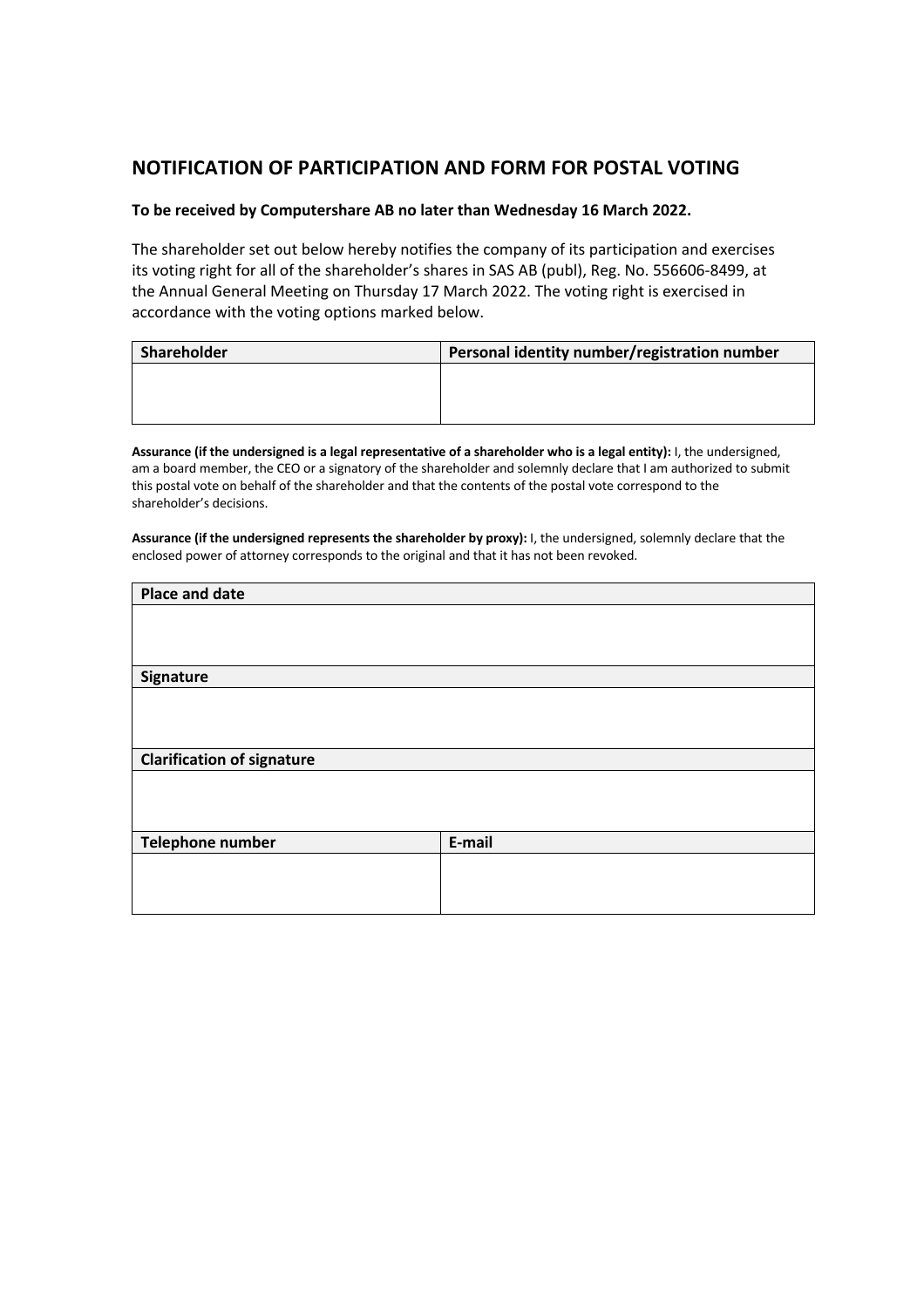#### **Instructions:**

- Complete the information above.
- Select the preferred voting options below.
- Print, sign and send the form to Computershare AB, "SAS AB:s årsstämma", P.O. Box 5267, SE-102 46 Stockholm, Sweden. A completed and signed form may also be submitted electronically and shall, in such case, be sent to info@computershare.se.
- If the shareholder is a natural person who is personally voting in advance, it is the shareholder who should sign under *Signature* above. If the advance vote is submitted by a proxy of the shareholder, it is the proxy who should sign. If the advance vote is submitted by a legal representative of a legal entity, it is the representative who should sign.
- A power of attorney shall be enclosed with the form if the shareholder votes in advance by proxy. If the shareholder is a legal entity, a registration certificate or a corresponding document for the legal entity shall be enclosed with the form.

**A shareholder whose shares are registered in the name of a nominee must register its shares in its own name to vote.** Instructions regarding this are included in the notice convening the Meeting.

A shareholder cannot give any other instructions than selecting one of the options specified at each item in the form. If a shareholder wishes to abstain from voting in relation to a matter, kindly refrain from selecting an option. A vote (*i.e.* the postal voting in its entirety) is invalid if the shareholder has provided the form with specific instructions or conditions or if pre-printed text is amended or supplemented. Only one form per shareholder will be considered. If more than one form is submitted, the form with the latest date will be considered. The form latest received by Computershare AB will be considered if more than one form is dated at the same date. An incomplete or wrongfully completed form may be discarded.

The postal voting form, together with any enclosed authorization documentation, shall be received by Computershare AB no later than Wednesday 16 March 2022. An advance vote can be withdrawn up to and including Wednesday 16 March 2022 by contacting Computershare AB by post, Box 5267, SE-102 46 Stockholm, Sweden, or by email to info@computershare.se, or on phone: +46 771246400.

For complete proposals, kindly refer to the notice convening the Meeting and the company's website. The complete proposals are provided on the company's website no later than three weeks before the Annual General Meeting.

For information on how your personal data is processed, see the integrity policy that is available at Euroclear's website www.euroclear.com/dam/ESw/Legal/Privacy-notice-bolagsstammor-engelska.pdf.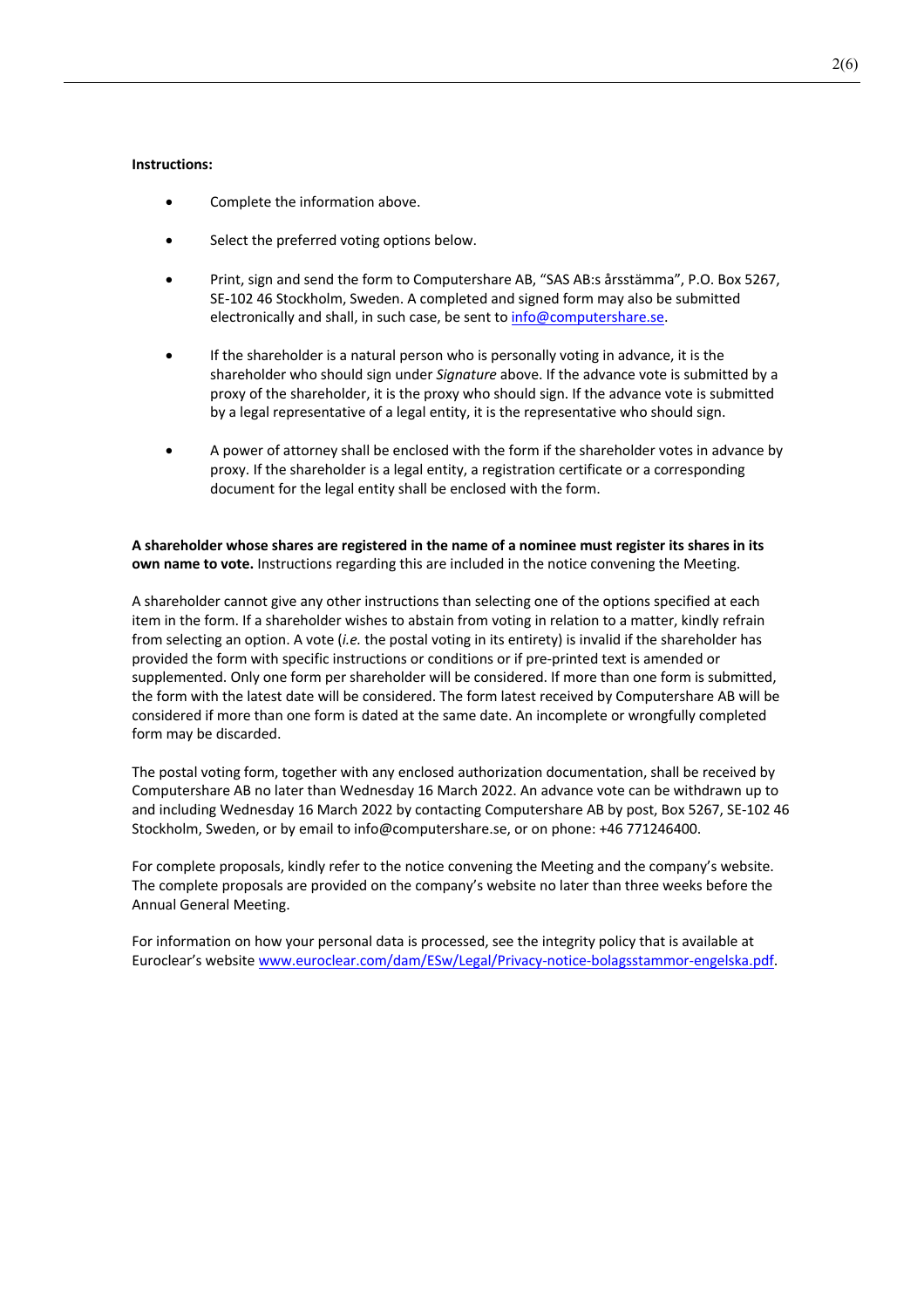# **Annual General Meeting in SAS AB (publ) on Thursday 17 March 2022**

The voting options below comprise the submitted proposals included in the notice convening the Annual General Meeting and held available at the company's website.

|                                                                                                                                                  | 1. Election of a Chairperson for the General Meeting                         |  |
|--------------------------------------------------------------------------------------------------------------------------------------------------|------------------------------------------------------------------------------|--|
| Yes $\Box$                                                                                                                                       | No <sub>1</sub>                                                              |  |
|                                                                                                                                                  | 2. Election of two persons to verify the minutes                             |  |
| 2.a Matilde Abejón                                                                                                                               |                                                                              |  |
| Yes $\square$                                                                                                                                    | No <sub>1</sub>                                                              |  |
| 2.b Dick Lundqvist                                                                                                                               |                                                                              |  |
| Yes $\square$                                                                                                                                    | No <sub>1</sub>                                                              |  |
|                                                                                                                                                  | 3. Preparation and approval of the voting list                               |  |
| Yes $\Box$                                                                                                                                       | No $\Box$                                                                    |  |
|                                                                                                                                                  | 4. Approval of the agenda                                                    |  |
| Yes $\square$                                                                                                                                    | No <sub>1</sub>                                                              |  |
|                                                                                                                                                  | 5. Determination of whether the meeting has been duly convened               |  |
| Yes $\Box$                                                                                                                                       | No <sub>1</sub>                                                              |  |
| 7.a Resolution on the approval of the income statement and balance sheet and the<br>consolidated income statement and consolidated balance sheet |                                                                              |  |
| Yes $\Box$                                                                                                                                       | No $\Box$                                                                    |  |
| 7.b Resolution on the dispositions of the company's earnings in accordance with the<br>approved balance sheet                                    |                                                                              |  |
| Yes $\Box$                                                                                                                                       | No <sub>1</sub>                                                              |  |
|                                                                                                                                                  | 7.c Resolution on discharge from liability for the Board members and the CEO |  |
| 7.c.i Carsten Dilling                                                                                                                            |                                                                              |  |
| Yes $\Box$                                                                                                                                       | No <sub>1</sub>                                                              |  |
|                                                                                                                                                  | 7.c.ii Lars-Johan Jarnheimer                                                 |  |
| Yes $\square$                                                                                                                                    | No <sub>1</sub>                                                              |  |
| 7.c.iii Nina Bjornstad                                                                                                                           |                                                                              |  |
| Yes $\square$                                                                                                                                    | No <sub>1</sub>                                                              |  |
| 7.c.iv Monica Caneman                                                                                                                            |                                                                              |  |
| Yes $\square$                                                                                                                                    | No <sub>1</sub>                                                              |  |
| 7.c.v Michael Friisdahl                                                                                                                          |                                                                              |  |
| Yes $\square$                                                                                                                                    | No <sub>1</sub>                                                              |  |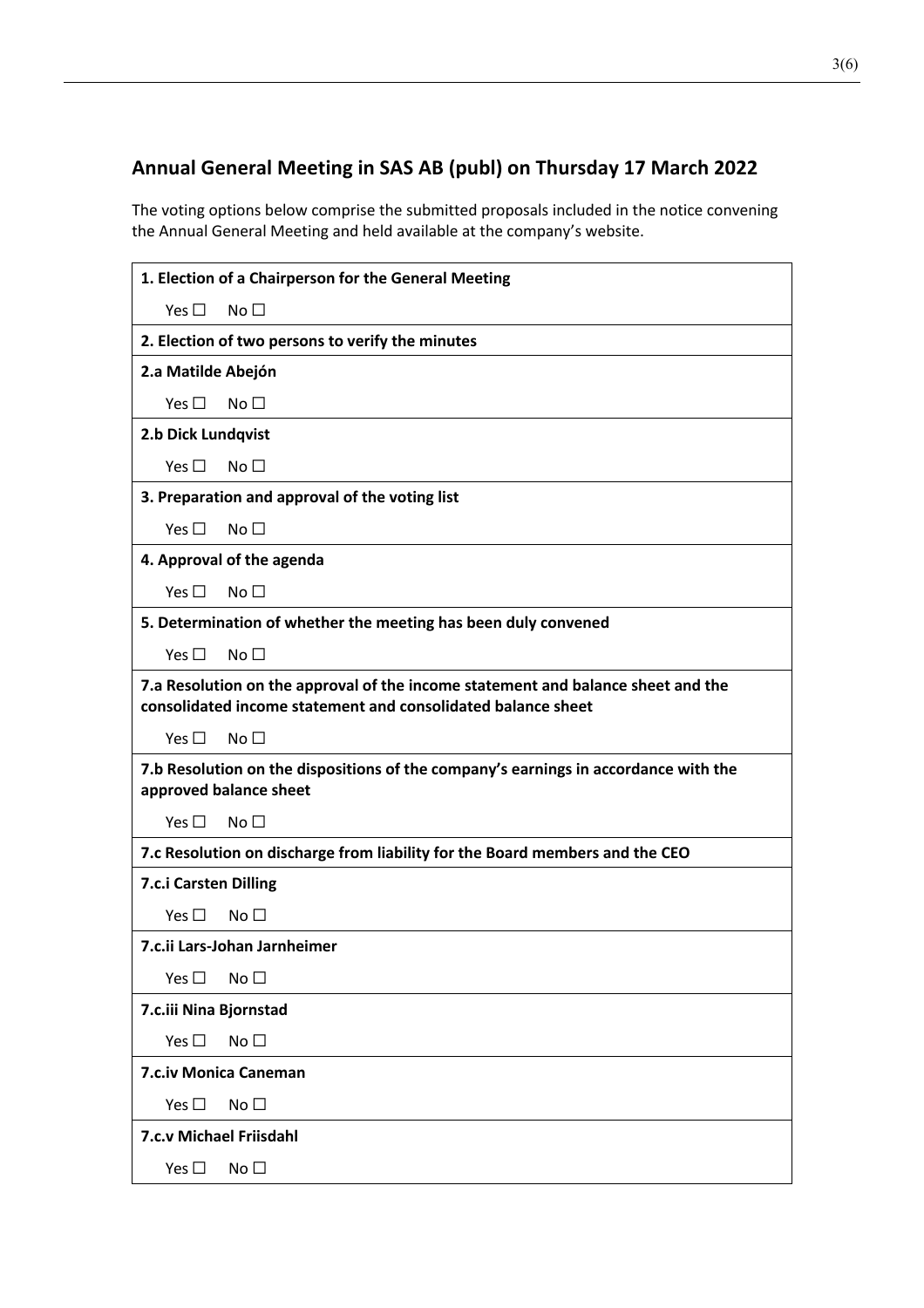| 7.c.vi Henriette Hallberg Thygesen                       |                              |  |  |
|----------------------------------------------------------|------------------------------|--|--|
| Yes $\square$                                            | No <sub>1</sub>              |  |  |
|                                                          | 7.c.vii Kay Kratky           |  |  |
| Yes $\square$                                            | No <sub>1</sub>              |  |  |
|                                                          | 7.c.viii Oscar Stege Unger   |  |  |
| Yes $\square$                                            | No <sub>1</sub>              |  |  |
| 7.c.ix Liv Fiksdahl                                      |                              |  |  |
| Yes $\square$                                            | No <sub>1</sub>              |  |  |
| 7.c.x Dag Mejdell                                        |                              |  |  |
| Yes $\square$                                            | No <sub>1</sub>              |  |  |
|                                                          | 7.c.xi Sanna Suvanto-Harsaae |  |  |
| Yes $\square$                                            | No <sub>1</sub>              |  |  |
| 7.c.xii Christa Ceré                                     |                              |  |  |
| Yes $\square$                                            | No <sub>1</sub>              |  |  |
|                                                          | 7.c.xiii Jens Lippestad      |  |  |
| Yes $\square$                                            | No <sub>1</sub>              |  |  |
| 7.c.xiv Tommy Nilsson                                    |                              |  |  |
| Yes $\square$                                            | No <sub>1</sub>              |  |  |
|                                                          | 7.c.xy Anko van der Werff    |  |  |
| Yes $\square$                                            | No <sub>1</sub>              |  |  |
| 7.c.xvi Rickard Gustafson                                |                              |  |  |
| Yes $\square$                                            | No <sub>1</sub>              |  |  |
| 7.c.xvii Karl Sandlund                                   |                              |  |  |
| Yes $\square$                                            | No <sub>1</sub>              |  |  |
| 8.a Resolution on the number of Board members            |                              |  |  |
| Yes $\square$                                            | No <sub>1</sub>              |  |  |
| 8.b Resolution on remuneration for Board members         |                              |  |  |
| Yes $\square$                                            | No <sub>1</sub>              |  |  |
| 8.c Resolution on remuneration for the company's auditor |                              |  |  |
| Yes $\square$                                            | No <sub>1</sub>              |  |  |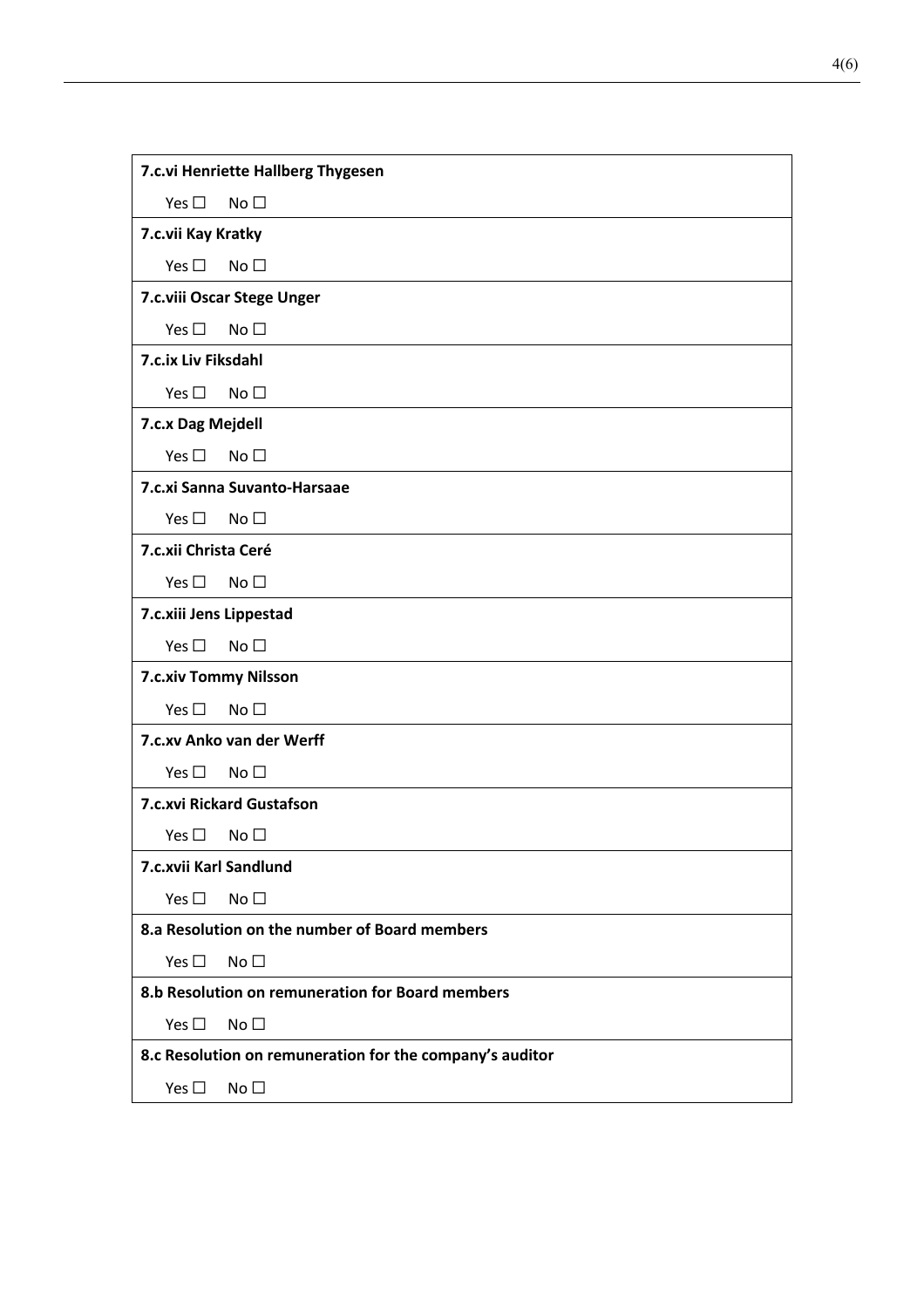| 9. Election of Board members and Chairman of the Board                                                                                                                       |  |
|------------------------------------------------------------------------------------------------------------------------------------------------------------------------------|--|
| <b>Board members</b>                                                                                                                                                         |  |
| 9.a Carsten Dilling                                                                                                                                                          |  |
| No <sub>1</sub><br>Yes $\square$                                                                                                                                             |  |
| 9.b Lars-Johan Jarnheimer                                                                                                                                                    |  |
| Yes $\square$<br>No <sub>1</sub>                                                                                                                                             |  |
| 9.c Nina Bjornstad                                                                                                                                                           |  |
| Yes $\square$<br>No <sub>1</sub>                                                                                                                                             |  |
| 9.d Monica Caneman                                                                                                                                                           |  |
| No <sub>1</sub><br>Yes $\square$                                                                                                                                             |  |
| 9.e Michael Friisdahl                                                                                                                                                        |  |
| No <sub>1</sub><br>Yes $\square$                                                                                                                                             |  |
| 9.f Henriette Hallberg Thygesen                                                                                                                                              |  |
| Yes $\square$<br>No <sub>1</sub>                                                                                                                                             |  |
| 9.g Kay Kratky                                                                                                                                                               |  |
| No <sub>1</sub><br>Yes $\square$                                                                                                                                             |  |
| 9.h Oscar Stege Unger                                                                                                                                                        |  |
| Yes $\square$<br>No <sub>1</sub>                                                                                                                                             |  |
| <b>Chairman of the Board</b>                                                                                                                                                 |  |
| 9.i Carsten Dilling                                                                                                                                                          |  |
| Yes $\square$<br>No <sub>1</sub>                                                                                                                                             |  |
| 10. Election of auditor KPMG AB                                                                                                                                              |  |
| Yes $\square$<br>No $\square$                                                                                                                                                |  |
| 11. Resolution on the Nomination Committee and the Instruction for the Nomination<br><b>Committee</b>                                                                        |  |
| Yes $\square$<br>No $\square$                                                                                                                                                |  |
| 12. Resolution on approval of the remuneration report                                                                                                                        |  |
| Yes $\square$<br>No $\square$                                                                                                                                                |  |
| 13. Resolution on amendments to the Articles of Association                                                                                                                  |  |
| Yes $\square$<br>No <sub>1</sub>                                                                                                                                             |  |
| 14. Resolution on publication of list of so called yellow and blue free passes (Sw. gula och<br>blå frikort) in accordance with proposal from shareholder Thorwald Arvidsson |  |
| Yes $\square$<br>No <sub>1</sub>                                                                                                                                             |  |